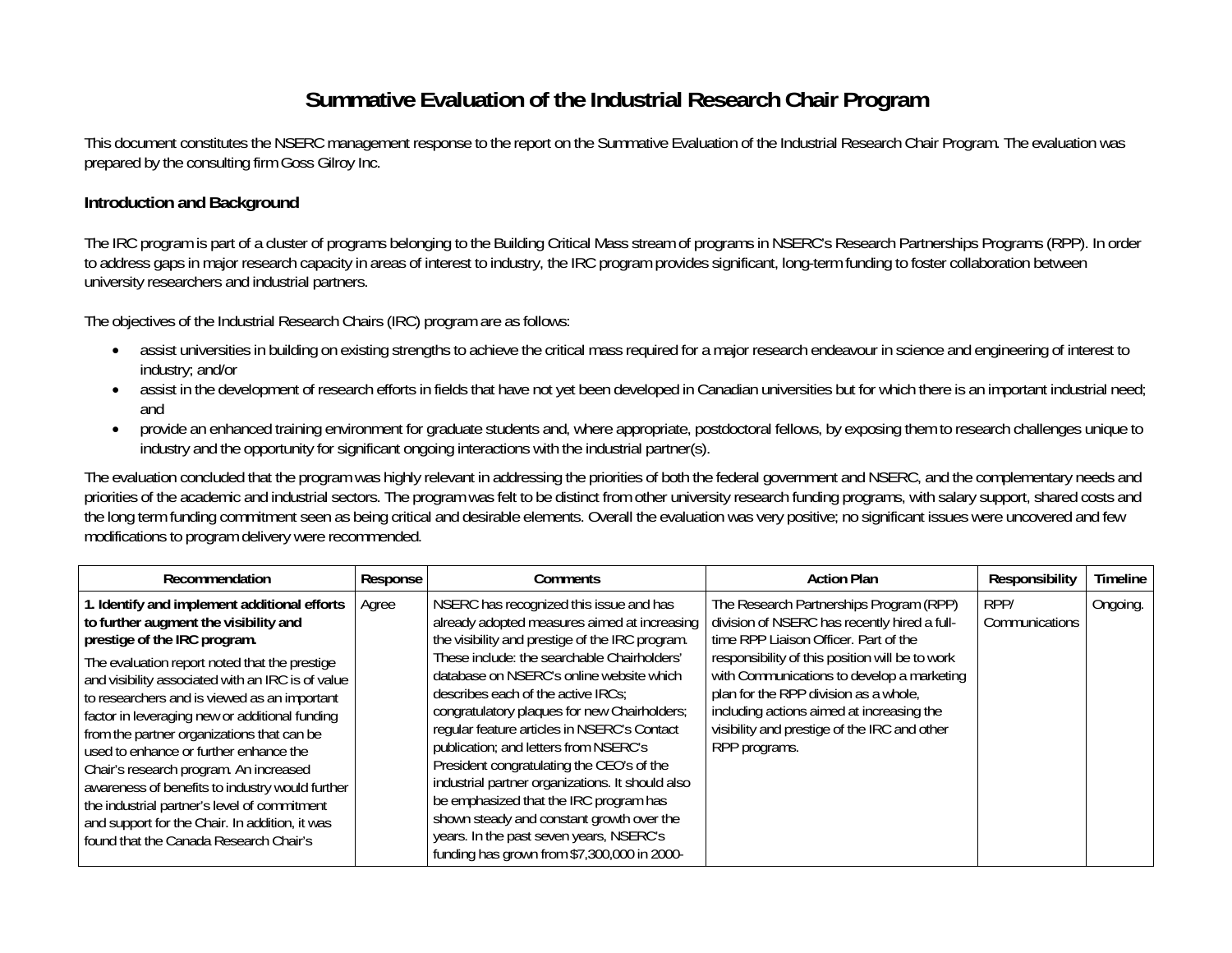| Recommendation                                                                                                                                                                                                                                                                                                                                                                                                                                                                                                                                                                                                                                                                                                                                                                                                                               | Response | Comments                                                                                                                                                                                                                                                                                                                                                                                                                                                                                                                                                                                                                                                                                                                                                      | <b>Action Plan</b>                                                                                                                                                                                                                                                                                                                                                                                                                                                                                                                                                                                                                                                                                                                                                                                                                         | Responsibility                   | Timeline                   |
|----------------------------------------------------------------------------------------------------------------------------------------------------------------------------------------------------------------------------------------------------------------------------------------------------------------------------------------------------------------------------------------------------------------------------------------------------------------------------------------------------------------------------------------------------------------------------------------------------------------------------------------------------------------------------------------------------------------------------------------------------------------------------------------------------------------------------------------------|----------|---------------------------------------------------------------------------------------------------------------------------------------------------------------------------------------------------------------------------------------------------------------------------------------------------------------------------------------------------------------------------------------------------------------------------------------------------------------------------------------------------------------------------------------------------------------------------------------------------------------------------------------------------------------------------------------------------------------------------------------------------------------|--------------------------------------------------------------------------------------------------------------------------------------------------------------------------------------------------------------------------------------------------------------------------------------------------------------------------------------------------------------------------------------------------------------------------------------------------------------------------------------------------------------------------------------------------------------------------------------------------------------------------------------------------------------------------------------------------------------------------------------------------------------------------------------------------------------------------------------------|----------------------------------|----------------------------|
| program has the potential to overshadow the<br>IRC program in terms of visibility and prestige.                                                                                                                                                                                                                                                                                                                                                                                                                                                                                                                                                                                                                                                                                                                                              |          | 2001 to \$20,400,000 in 2007-2008. As a result,<br>although it is recognized that the IRC program<br>can benefit through increased visibility and<br>prestige, at present time it is not viewed to be a<br>high priority issue.                                                                                                                                                                                                                                                                                                                                                                                                                                                                                                                               |                                                                                                                                                                                                                                                                                                                                                                                                                                                                                                                                                                                                                                                                                                                                                                                                                                            |                                  |                            |
| 2. Consult with non-participating<br>universities and industrial organizations to<br>assess the opportunities and challenges<br>with respect to IRC involvement.<br>The evaluation report has focused its study on<br>those universities and industrial organizations<br>which have already subscribed to the IRC<br>program. As a result, there may be challenges<br>and barriers faced by some Universities and<br>potential industrial partners that may have not<br>been identified through this report. The report<br>points out that there may be barriers and<br>challenges that could be addressed through<br>adjustments to the program or improved<br>marketing and outreach. Therefore, to better<br>assess these challenges, consultation with<br>non-participating universities and industrial<br>organizations is recommended. | Agree    | NSERC recognizes that the university-industry<br>relationship that leads to the establishment of<br>an IRC often starts small through other funding<br>mechanisms, such as the Collaborative<br>Research and Development (CRD), and the<br>Strategic Project Grants (SPG) programs, and<br>builds over time culminating in the participation<br>of the IRC program - a significant long term<br>commitment. As a result, it is important to<br>increase: (i) the visibility of other RPP<br>programs to initiate new research relationships<br>that may one day develop into a new Industrial<br>Research Chair; and (ii) the visibility of the IRC<br>program to those organizations that are<br>already involved in RPP's other partnership<br>programs.    | The Research Partnerships Program (RPP)<br>division of NSERC has recently hired a full-<br>time RPP Liaison Officer. Part of the<br>responsibility of this position will be to work<br>with Communications to develop a marketing<br>plan for the RPP division as a whole,<br>including actions aimed at assessing the<br>challenges and opportunities for the adoption<br>of the IRC program by potential industrial<br>partners. Possible courses of action may<br>include working with NSERC's regional<br>offices and current Chairholders to increase<br>the visibility of the IRC program to companies<br>that are already involved in RPP's other<br>partnership programs and to determine what<br>barriers, if any, a company or university might<br>perceive to furthering an existing collaboration<br>through a possible chair. | RPP & Regional<br><b>Offices</b> | 2008-09<br>and<br>onwards. |
| 3. Consider a special funding mechanism,<br>linked to the IRC program, to provide for<br>administrative and capital costs of<br>research in specific circumstances.<br>The evaluation report concluded that in certain<br>circumstances, the administrative and<br>infrastructure support for IRC programs was<br>inadequate. The report recommends that,<br>given a special set of circumstances, NSERC<br>should create a special funding mechanism to<br>provide for the administrative and capital costs<br>of an IRC program.                                                                                                                                                                                                                                                                                                           | Disagree | NSERC agrees that the provision of<br>appropriate lab space and administrative<br>support are very important factors in the<br>ultimate and timely success of an IRC. These<br>are considered to be indirect costs of research<br>and as such are the responsibility of the<br>university. As the federal government has<br>already increased the available funding for<br>these types of expenses through its Indirect<br>Costs Program, NSERC will not be considering<br>a special mechanism to fund these expenses.<br>NSERC has revised its literature to ensure that<br>it is clear that such support is part of the<br>university's commitment to an IRC and will<br>follow-up with the universities to confirm that<br>such commitments are being met. | Develop a clearer upfront funding agreement<br>with the university tp ensure compliance with<br>the requirements of the IRC.                                                                                                                                                                                                                                                                                                                                                                                                                                                                                                                                                                                                                                                                                                               | <b>RPP</b>                       | 2008-09.                   |